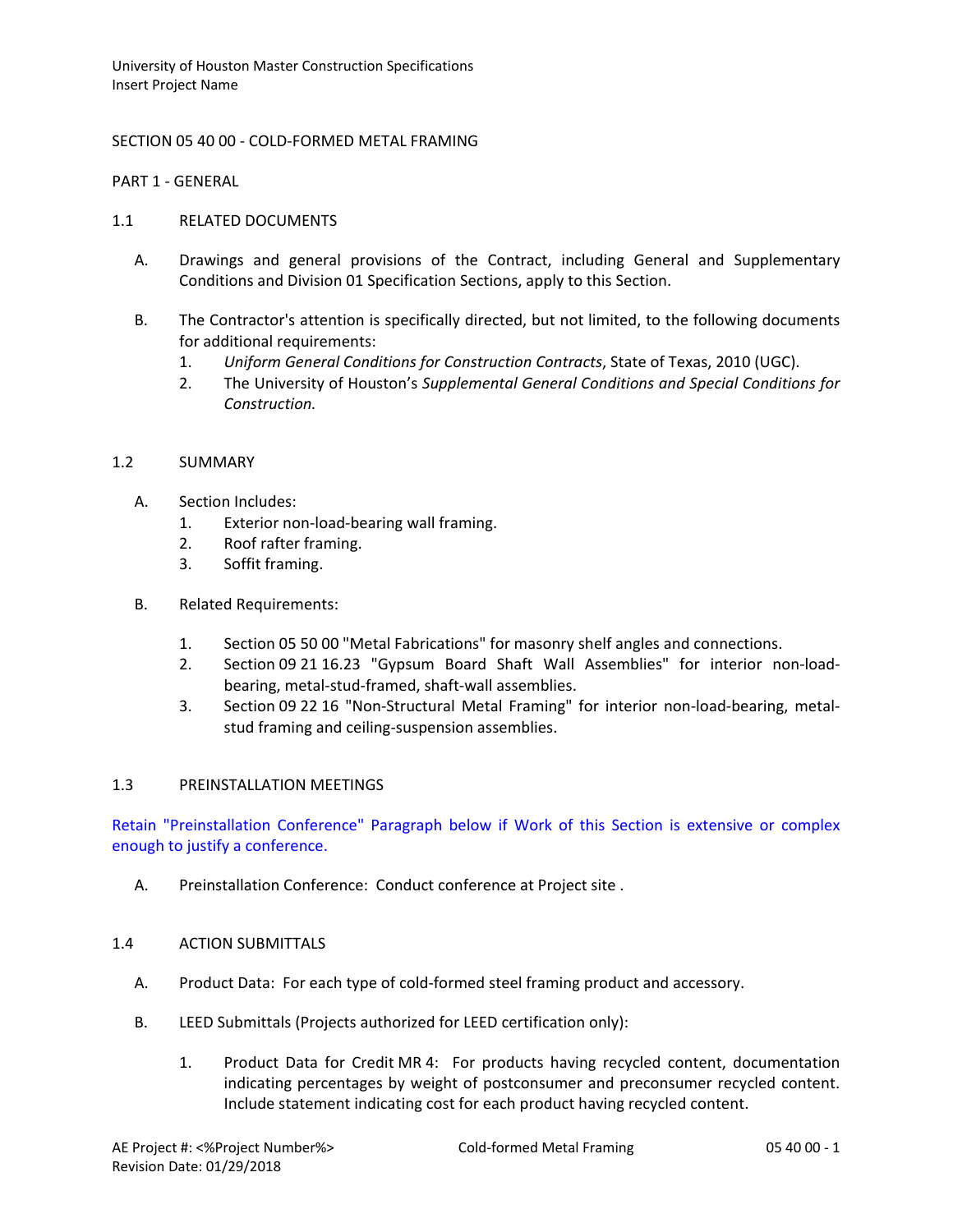- C. Shop Drawings:
	- 1. Include layout, spacings, sizes, thicknesses, and types of cold-formed steel framing; fabrication; and fastening and anchorage details, including mechanical fasteners.
	- 2. Indicate reinforcing channels, opening framing, supplemental framing, strapping, bracing, bridging, splices, accessories, connection details, and attachment to adjoining work.
- D. Delegated-Design Submittal: For cold-formed steel framing.
- 1.5 INFORMATIONAL SUBMITTALS
	- A. Qualification Data: For testing agency.
	- B. Welding certificates.
	- C. Product Test Reports: For each listed product, for tests performed by a qualified testing agency.
		- 1. Steel sheet.
		- 2. Expansion anchors.
		- 3. Power-actuated anchors.
		- 4. Mechanical fasteners.
		- 5. Vertical deflection clips.
		- 6. Horizontal drift deflection clips
		- 7. Miscellaneous structural clips and accessories.
	- D. Research Reports: For non-standard cold-formed steel framing, from ICC-ES.

# 1.6 QUALITY ASSURANCE

- A. Testing Agency Qualifications: Qualified according to ASTM E 329 for testing indicated.
- B. Product Tests: Mill certificates or data from a qualified independent testing agency indicating steel sheet complies with requirements, including base-metal thickness, yield strength, tensile strength, total elongation, chemical requirements, and metallic-coating thickness.
- C. Welding Qualifications: Qualify procedures and personnel according to the following:
	- 1. AWS D1.1/D1.1M, "Structural Welding Code Steel."
	- 2. AWS D1.3/D1.3M, "Structural Welding Code Sheet Steel."

# 1.7 DELIVERY, STORAGE, AND HANDLING

A. Protect cold-formed steel framing from corrosion, moisture staining, deformation, and other damage during delivery, storage, and handling.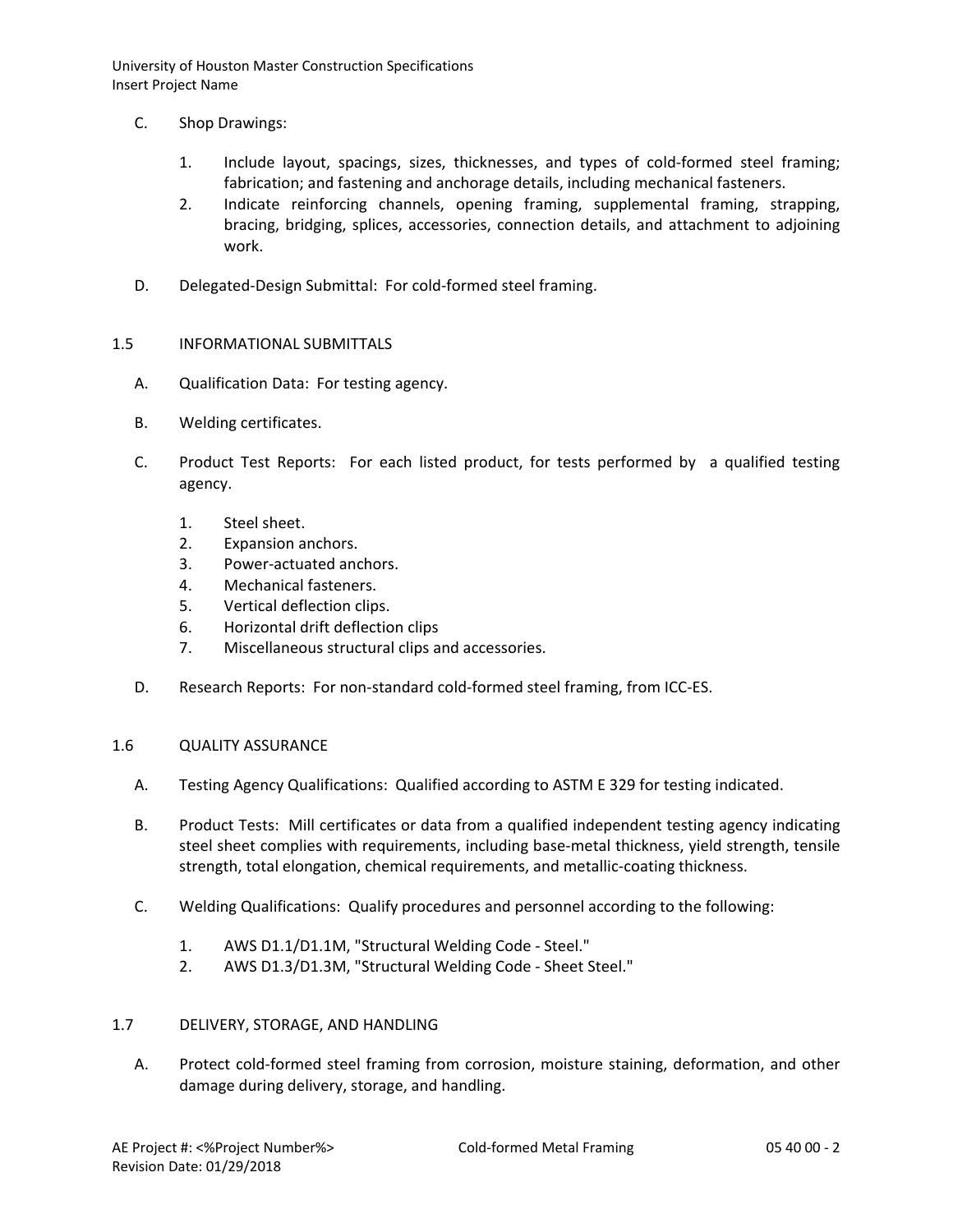## PART 2 - PRODUCTS

#### 2.1 MANUFACTURERS

- A. [Manufacturers:](http://www.specagent.com/LookUp/?ulid=6242&mf=04&src=wd) Subject to compliance with requirements, provide products by one of the following :
	- 1. Clar[kDietrich Metal Framing; a Worthington Industries Company,](http://www.specagent.com/LookUp/?uid=123456828488&mf=04&src=wd) [www.clarkdietrich.com](http://www.clarkdietrich.com/)
	- 2. [MarinoWARE,](http://www.specagent.com/LookUp/?uid=123456828490%7EM.$M%7EMBA%20Building%20Supplies,%20Inc%7E$m%7E123456830648&mf=04&src=wd) [www.marinoware.com.](http://www.marinoware.com/)
	- 3. [SCAFCO Corporation,](http://www.specagent.com/LookUp/?uid=123456828492&mf=04&src=wd) www.scafco.com.
	- 4. Substitutions: See Section 01 25 00 Substitution Procedures.

### 2.2 PERFORMANCE REQUIREMENTS

- A. Delegated Design: Engage a qualified professional engineer, as defined in Section 01 40 00 "Quality Requirements," to design cold-formed steel framing.
- B. Structural Performance: Provide cold-formed steel framing capable of withstanding design loads within limits and under conditions indicated.
	- 1. Design Loads: As indicated .
	- 2. Deflection Limits: Design framing systems to withstand design loads without deflections greater than the following:
		- a. Select deflection ratios to suit finish material(s) to be used on the specific project.Exterior Non-Load-Bearing Framing: Horizontal deflection of [**1/240**] **1/360** [**1/600**] [**1/720**] of the wall height.
		- b. Roof Rafter Framing: Vertical deflection of [**1/120**] **1/240** [**1/360**] of the horizontally projected span for live loads.
		- c. Soffit Framing: Vertical deflection of [**1/120**] [**1/240**] [**1/360**] of the span for live loads and 1/240 for total loads of the span.
	- 3. Design framing systems to provide for movement of framing members located outside the insulated building envelope without damage or overstressing, sheathing failure, connection failure, undue strain on fasteners and anchors, or other detrimental effects when subject to a maximum ambient temperature change of 120 deg F.

Retain first subparagraph below for non-load-bearing and load-bearing walls if design responsibility for cold-formed framing is assigned to Contractor. Indicate locations on Drawings if different movement is anticipated for different building elements. If preferred, change deflection limits to ratios such as L/300 for floors and L/200 for roofs.

- 4. Design framing system to maintain clearances at openings, to allow for construction tolerances, and to accommodate live load deflection of primary building structure as follows:
	- a. Upward and downward movement of 3/4 inch .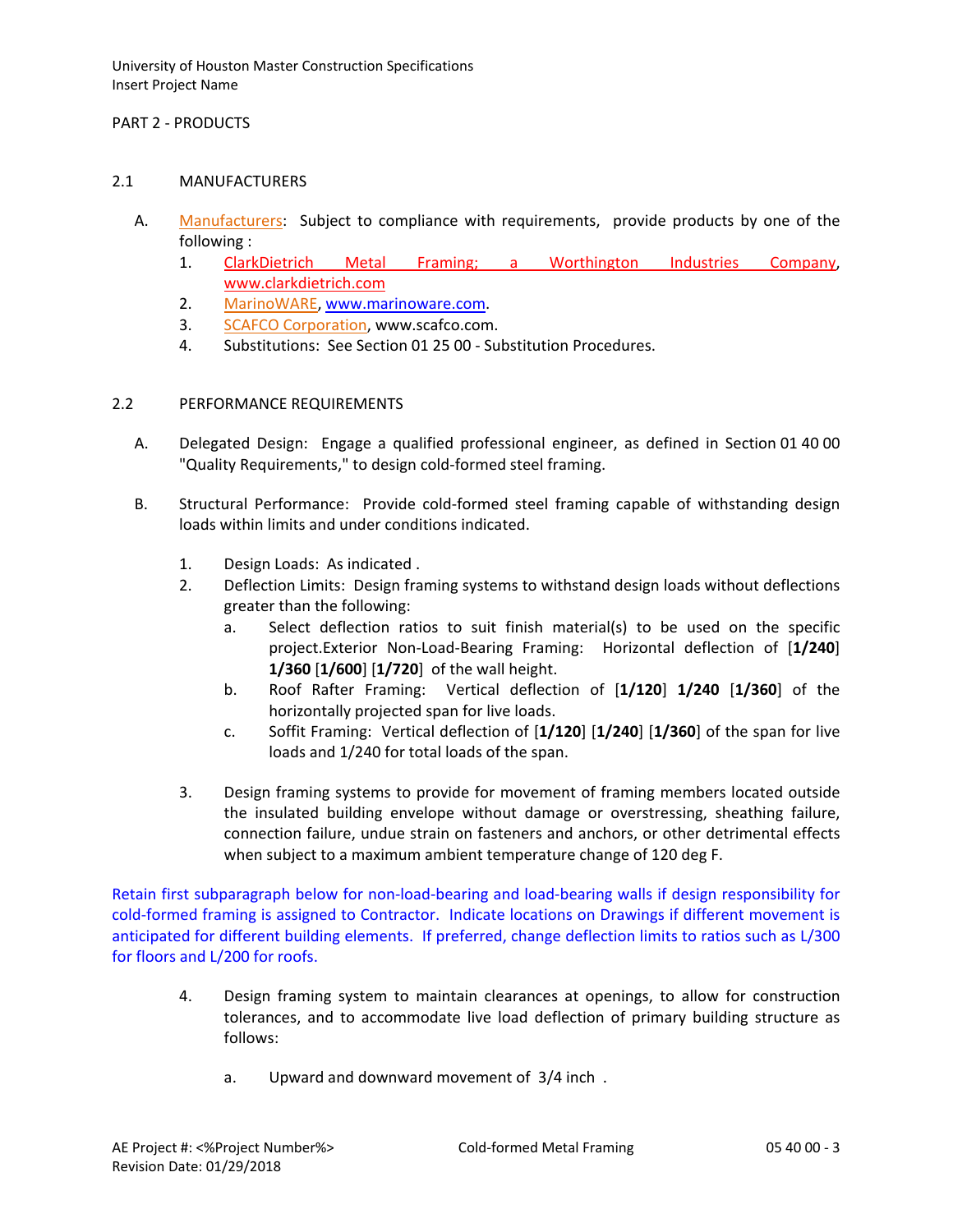- 5. Design exterior non-load-bearing wall framing to accommodate horizontal deflection without regard for contribution of sheathing materials.
- C. Cold-Formed Steel Framing Design Standards:

Retain subparagraphs below, as applicable, if Project includes floor and roof systems, wall studs, headers for load-bearing walls, or lateral design requirements.

- 1. Wall Studs: AISI S211.
- 2. Headers: AISI S212.
- 3. Lateral Design: AISI S213.
- D. AISI Specifications and Standards: Unless more stringent requirements are indicated, comply with AISI S100 and AISI S200.
- E. Fire-Resistance Ratings: Comply with ASTM E 119; testing by a qualified testing agency. Identify products with appropriate markings of applicable testing agency.
	- 1. Indicate design designations from UL's "Fire Resistance Directory" or from the listings of another qualified testing agency.
- 2.3 COLD-FORMED STEEL FRAMING, GENERAL
	- A. Recycled Content of Steel Products: Postconsumer recycled content plus one-half of preconsumer recycled content not less than 25 percent.
	- B. Steel Sheet: ASTM A 1003/A 1003M, Structural Grade, Type H, metallic coated, of grade and coating weight as follows:
		- 1. Grade: As required by structural performance .
		- 2. Coating: G90 or equivalent .

Retain "Steel Sheet for (Vertical Deflection) (Drift) Clips" Paragraph below if applicable.

C. Steel Sheet for Vertical Deflection and Drift Clips: ASTM A 653/A 653M, structural steel, zinc coated, of grade and coating as follows:

Retain grade requirements from options in "Grade" Subparagraph below.

- 1. Grade: As required by structural performance.
- 2. Coating: G90.
- 2.4 EXTERIOR NON-LOAD-BEARING WALL FRAMING
	- A. Steel Studs: Manufacturer's standard C-shaped steel studs, of web depths indicated, punched, with stiffened flanges, and as follows: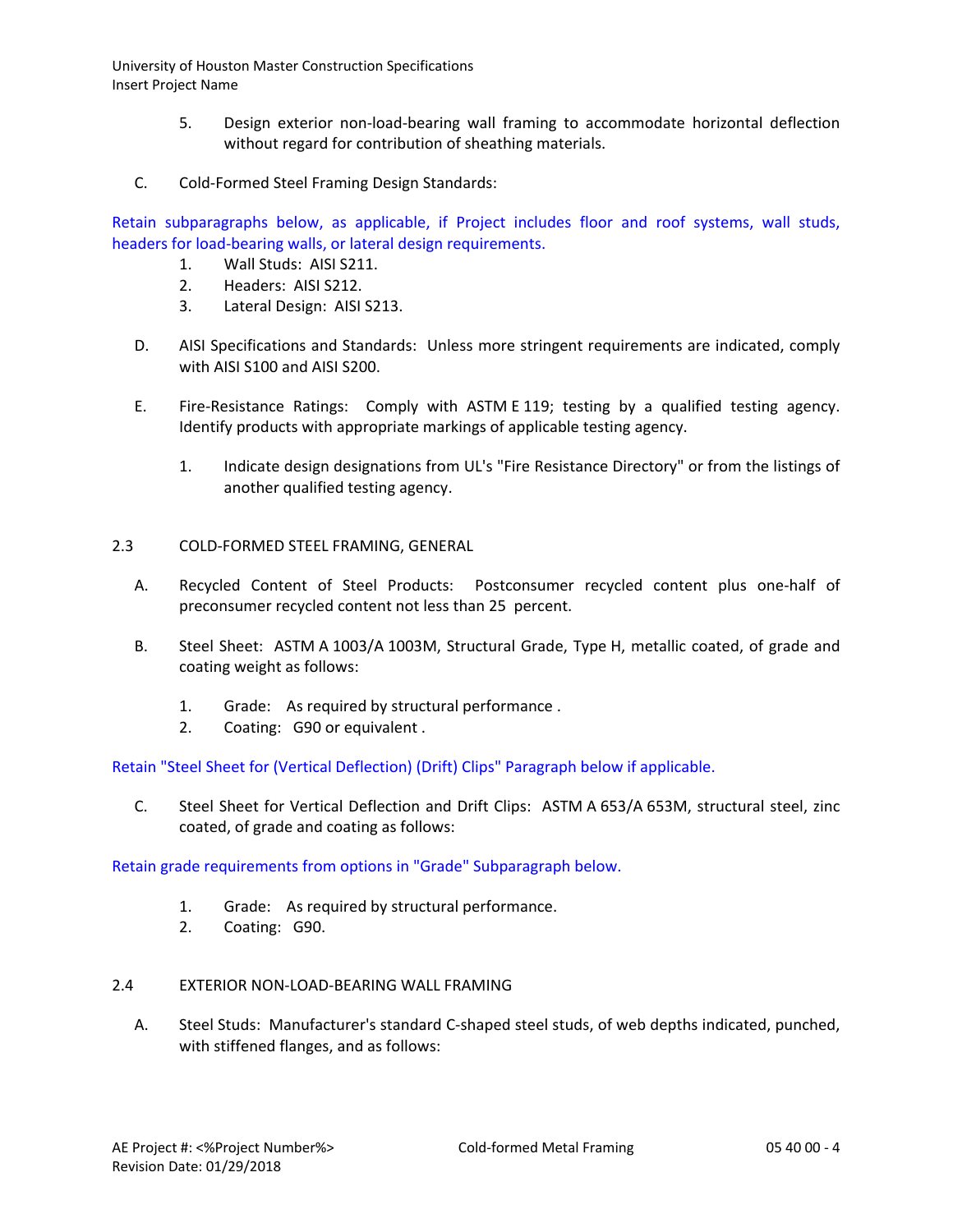Retain one steel thickness from "Minimum Base-Metal Thickness" Subparagraph below or revise to suit Project. Sequence corresponds to common thickness designators 33, 43, 54, 68, and 97 and obsolete 20-, 18-, 16-, 14-, and 12-gage designations.

1. Minimum Base-Metal Thickness: 0.0538 inch .

Flange widths vary with application. If sheathing or masonry ties are required, consider minimum flange width of 1-5/8 inches (41 mm). Sequence corresponds to common flange width designators 137, 162, 200, and 250.

- 2. Flange Width: 1-5/8 inches .
- B. Steel Track: Manufacturer's standard U-shaped steel track, of web depths indicated, unpunched, with unstiffened flanges, and as follows:

Retain one steel thickness from "Minimum Base-Metal Thickness" Subparagraph below or revise to suit Project. Sequence corresponds to common thickness designators 33, 43, 54, 68, and 97 and obsolete 20-, 18-, 16-, 14-, and 12-gage designations.

- 1. Minimum Base-Metal Thickness: Matching steel studs.
- 2. Flange Width: 1-1/4 inches .
- C. Vertical Deflection Clips: Manufacturer's standard bypass or head clips, capable of accommodating upward and downward vertical displacement of primary structure through positive mechanical attachment to stud web.
	- 1. [Manufacturers:](http://www.specagent.com/LookUp/?ulid=6243&mf=04&src=wd) Subject to compliance with requirements, provide products by one of the following :
		- a. Clar[kDietrich Metal Framing; a Worthington Industries Company,](http://www.specagent.com/LookUp/?uid=123456828488&mf=04&src=wd) [www.clarkdietrich.com.](http://www.clarkdietrich.com/)
		- b. [MarinoWARE,](http://www.specagent.com/LookUp/?uid=123456828501&mf=04&src=wd) www.marinoware.com.
		- c. [SCAFCO Corporation,](http://www.specagent.com/LookUp/?uid=123456828502&mf=04&src=wd) www.scafco.com.
		- d. Substitutions: See Section 01 25 00 Substitution Procedures.
- D. Drift Clips: Manufacturer's standard bypass or head clips, capable of isolating wall stud from upward and downward vertical displacement and lateral drift of primary structure through positive mechanical attachment to stud web and structure.

# 2.5 ROOF-RAFTER FRAMING

- A. Steel Rafters: Manufacturer's standard C-shaped steel sections, of web depths required, with stiffened flanges, and as follows:
	- 1. Minimum Base-Metal Thickness: 0.0538 inch .
	- 2. Flange Width: 2 inches , minimum.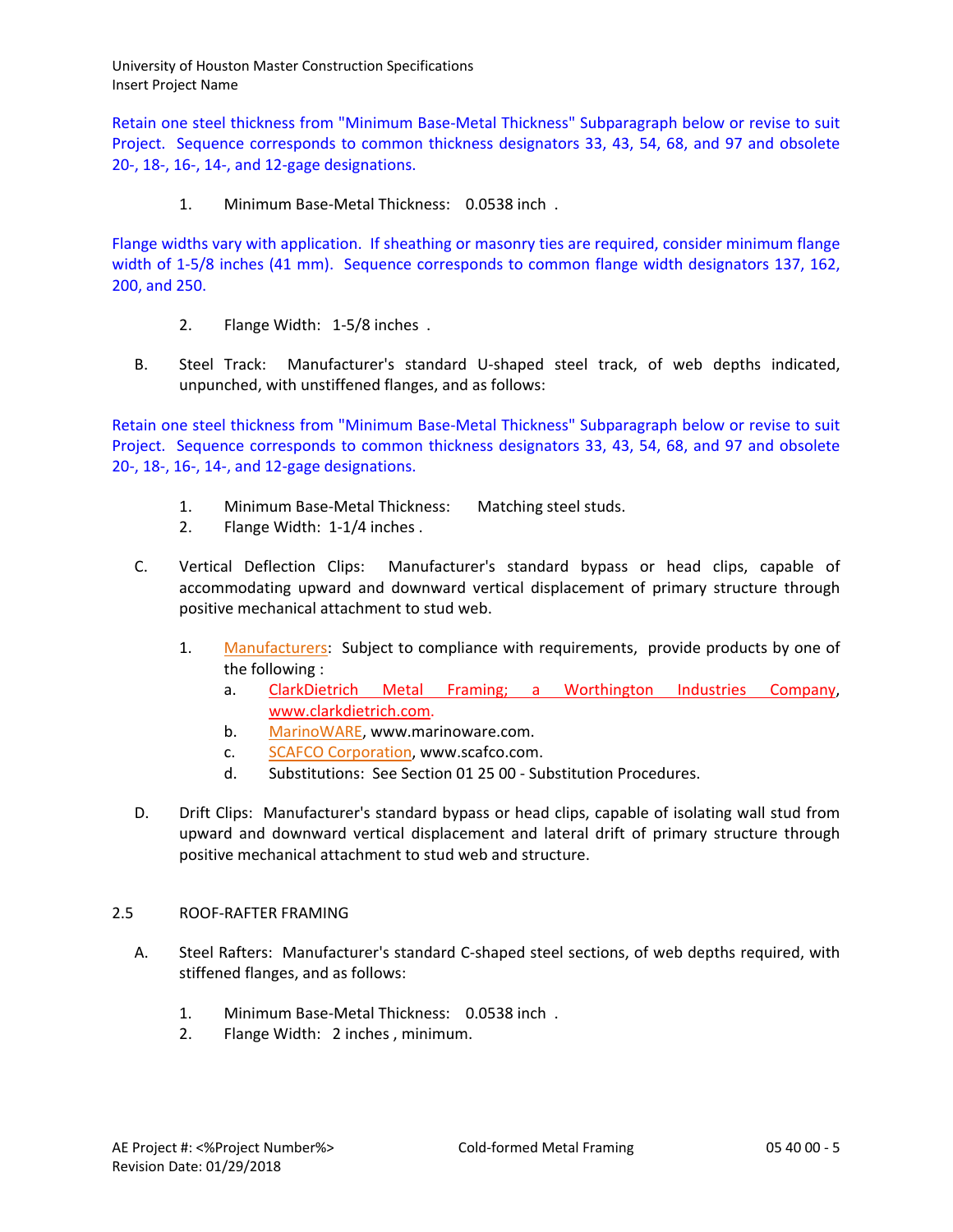### 2.6 SOFFIT FRAMING

- A. Exterior Soffit Frame: Manufacturer's standard C-shaped steel sections, of web depths required, with stiffened flanges, and as follows:
	- 1. Minimum Base-Metal Thickness: 0.0538 inch .
	- 2. Flange Width: 2 inches , minimum.

# 2.7 FRAMING ACCESSORIES

- A. Fabricate steel-framing accessories from steel sheet, ASTM A 1003/A 1003M, Structural Grade, Type H, metallic coated, of same grade and coating weight used for framing members.
- B. Provide accessories of manufacturer's standard thickness and configuration, unless otherwise indicated, as follows:

### Revise list below to suit Project.

- 1. Supplementary framing.
- 2. Bracing, bridging, and solid blocking.
- 3. Web stiffeners.
- 4. Anchor clips.
- 5. End clips.
- 6. Foundation clips.
- 7. Gusset plates.
- 8. Stud kickers and knee braces.
- 9. Joist hangers and end closures.
- 10. Hole reinforcing plates.
- 11. Backer plates.

# 2.8 ANCHORS, CLIPS, AND FASTENERS

Retain "Expansion Anchors" Paragraph below if expansion anchors are acceptable. Verify safety factor with Project's structural engineer. Revise as required or insert specific load requirements and names of acceptable products.

- A. Expansion Anchors: Fabricated from corrosion-resistant materials, with allowable load or strength design capacities calculated according to ICC-ES AC193 and ACI 318 greater than or equal to the design load, as determined by testing per ASTM E 488 conducted by a qualified testing agency.
- B. Power-Actuated Anchors: Fastener system of type suitable for application indicated, fabricated from corrosion-resistant materials, with allowable load capacities calculated according to ICC-ES AC70, greater than or equal to the design load, as determined by testing per ASTM E 1190 conducted by a qualified testing agency.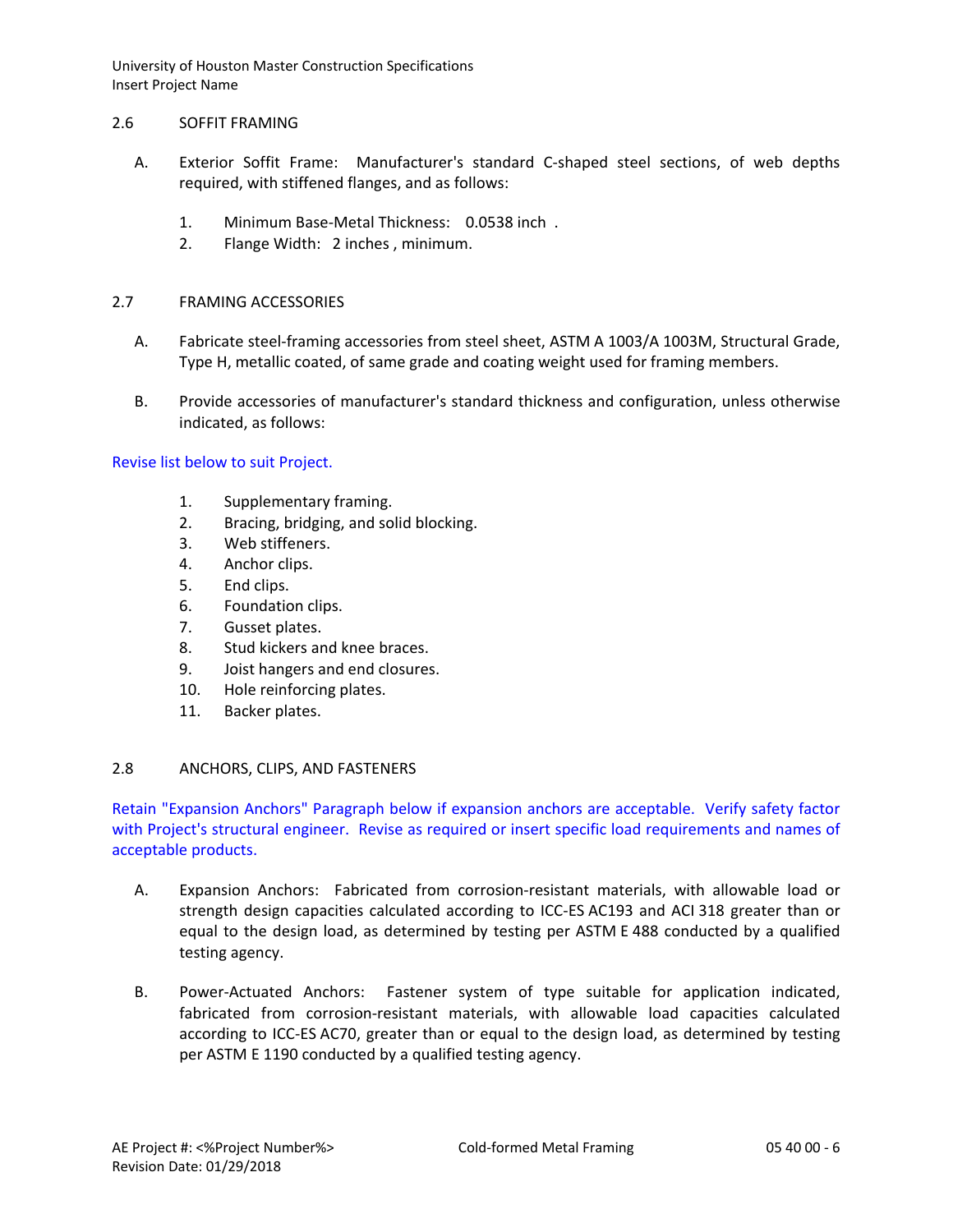- C. Mechanical Fasteners: ASTM C 1513, corrosion-resistant-coated, self-drilling, self-tapping, steel drill screws.
	- 1. Head Type: Low-profile head beneath sheathing, manufacturer's standard elsewhere.
- D. Welding Electrodes: Comply with AWS standards.

### 2.9 MISCELLANEOUS MATERIALS

- A. Galvanizing Repair Paint: ASTM A 780.
- B. Nonmetallic, Nonshrink Grout: Premixed, nonmetallic, noncorrosive, nonstaining grout containing selected silica sands, portland cement, shrinkage-compensating agents, and plasticizing and water-reducing agents, complying with ASTM C 1107/C 1107M, with fluid consistency and 30-minute working time.
- C. Shims: Load bearing, high-density multimonomer plastic, and nonleaching; or of cold-formed steel of same grade and coating as framing members supported by shims.
- D. Sealer Gaskets: Closed-cell neoprene foam, 1/4 inch thick, selected from manufacturer's standard widths to match width of bottom track or rim track members.

### PART 3 - EXECUTION

#### 3.1 EXAMINATION

- A. Examine supporting substrates and abutting structural framing for compliance with requirements for installation tolerances and other conditions affecting performance of the Work.
- B. Proceed with installation only after unsatisfactory conditions have been corrected.

### 3.2 PREPARATION

- A. Before sprayed fire-resistive materials are applied, attach continuous angles, supplementary framing, or tracks to structural members indicated to receive sprayed fire-resistive materials.
- B. After applying sprayed fire-resistive materials, remove only as much of these materials as needed to complete installation of cold-formed framing without reducing thickness of fireresistive materials below that are required to obtain fire-resistance rating indicated. Protect remaining fire-resistive materials from damage.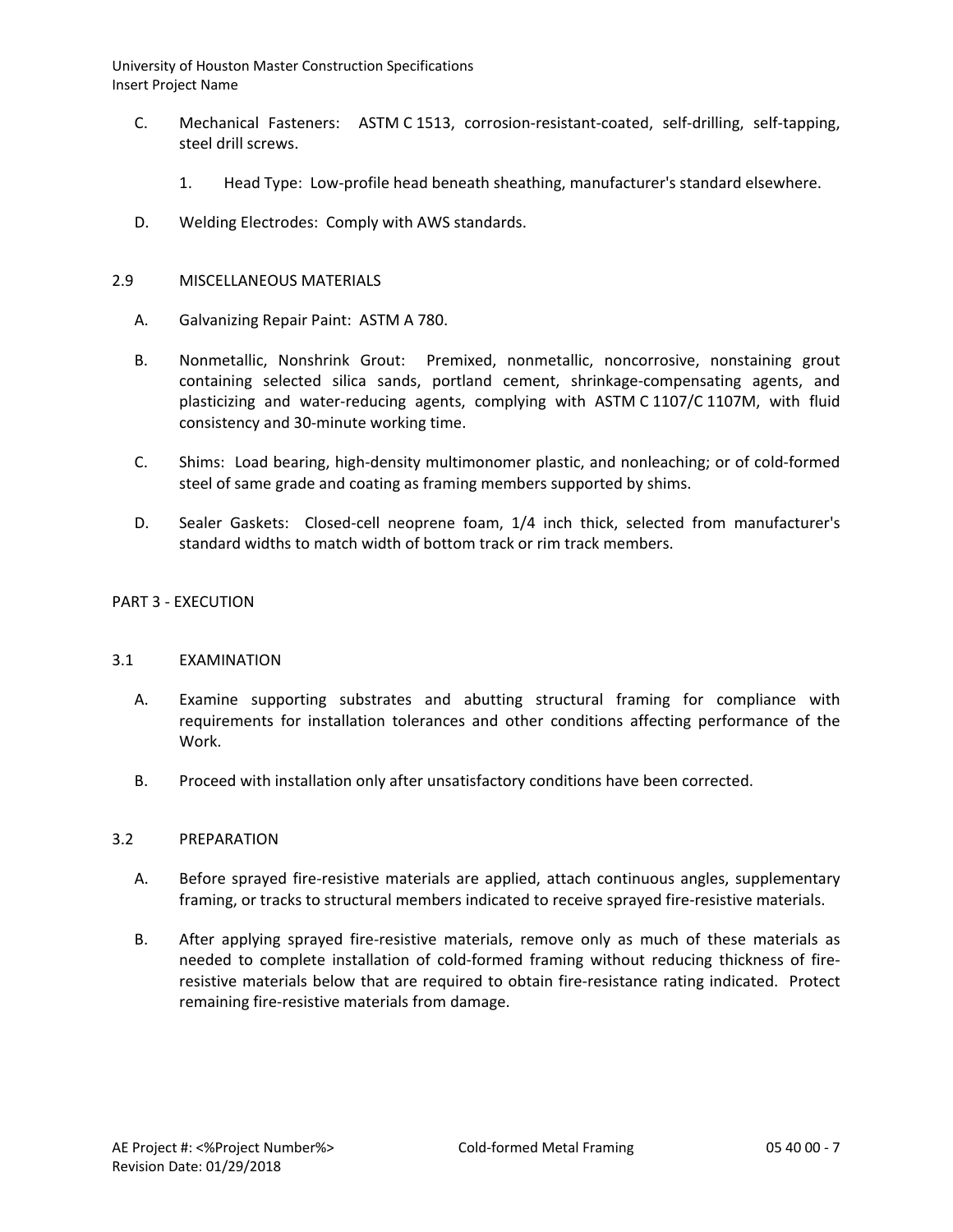## 3.3 INSTALLATION, GENERAL

- A. Install cold-formed steel framing according to AISI S200 and to manufacturer's written instructions unless more stringent requirements are indicated.
- B. Install cold-formed steel framing and accessories plumb, square, and true to line, and with connections securely fastened.
	- 1. Cut framing members by sawing or shearing; do not torch cut.
	- 2. Fasten cold-formed steel framing members by welding, screw fastening, clinch fastening, or riveting. Wire tying of framing members is not permitted.
		- a. Comply with AWS D1.3/D1.3M requirements and procedures for welding, appearance and quality of welds, and methods used in correcting welding work.
		- b. Locate mechanical fasteners and install according to Shop Drawings, and complying with requirements for spacing, edge distances, and screw penetration.
- C. Install framing members in one-piece lengths unless splice connections are indicated for track or tension members.
- D. Install temporary bracing and supports to secure framing and support loads comparable in intensity to those for which structure was designed. Maintain braces and supports in place, undisturbed, until entire integrated supporting structure has been completed and permanent connections to framing are secured.
- E. Do not bridge building expansion joints with cold-formed steel framing. Independently frame both sides of joints.

# Retain first paragraph below if insulation for exterior framing is required.

- F. Install insulation, specified in Section 07 21 00 "Thermal Insulation," in built-up exterior framing members, such as headers, sills, boxed joists, and multiple studs at openings, that are inaccessible on completion of framing work.
- G. Fasten hole reinforcing plate over web penetrations that exceed size of manufacturer's approved or standard punched openings.

Revise "Erection Tolerances" Paragraph below to suit Project. Coordinate with limitations of subsequent finish materials.

- H. Erection Tolerances: Install cold-formed steel framing level, plumb, and true to line to a maximum allowable tolerance variation of 1/8 inch in 10 feet and as follows:
	- 1. Space individual framing members no more than plus or minus 1/8 inch from plan location. Cumulative error shall not exceed minimum fastening requirements of sheathing or other finishing materials.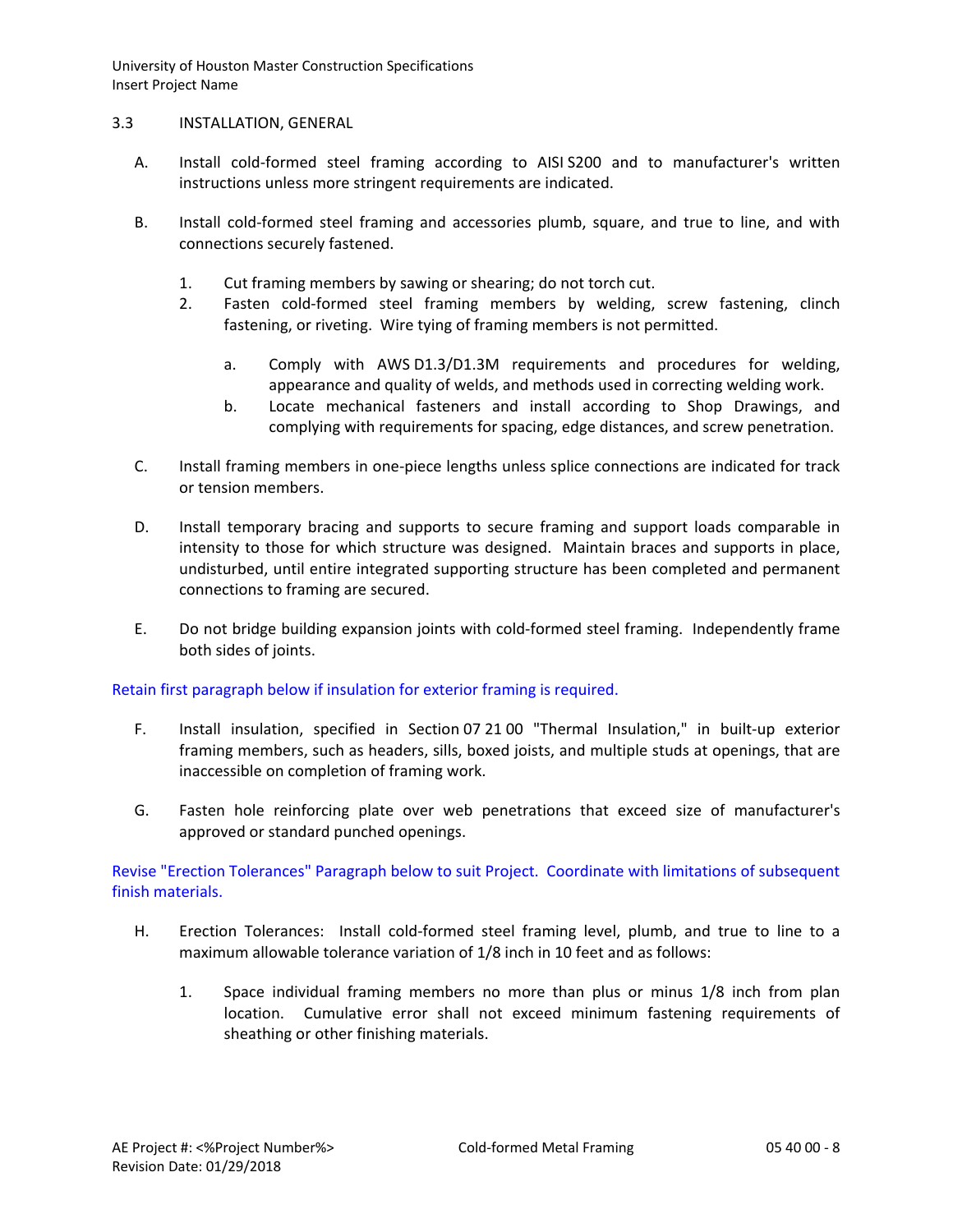### 3.4 EXTERIOR NON-LOAD-BEARING WALL INSTALLATION

- A. Install continuous tracks sized to match studs. Align tracks accurately and securely anchor to supporting structure as indicated.
- B. Fasten both flanges of studs to bottom track unless otherwise indicated. Space studs as follows:
	- 1. Stud Spacing: As indicated.
- C. Set studs plumb, except as needed for diagonal bracing or required for nonplumb walls or warped surfaces and similar requirements.
- D. Isolate non-load-bearing steel framing from building structure to prevent transfer of vertical loads while providing lateral support, as detailed on drawings.

Retain one of first two subparagraphs below if using deflection track with infill wall framing. Delete both subparagraphs and retain third if deflection clips are required for bypassing or infill wall framing. Vertical deflection clips are used if wall is stick built or panelized. Single deflection track is used if stud wall is stick built; double deflection track is used with wall panels. Drift clips may be used in seismic areas.

- 1. Install single deep-leg deflection tracks and anchor to building structure.
- 2. Install double deep-leg deflection tracks and anchor outer track to building structure.
- 3. Connect vertical deflection clips to [**bypassing**] [**infill**] studs and anchor to building structure.
- 4. Connect drift clips to cold-formed metal framing and anchor to building structure.
- E. Install horizontal bridging in wall studs, spaced vertically in rows indicated on Shop Drawings but not more than 48 inches apart. Fasten at each stud intersection.

Retain "Top Bridging for Single Deflection Track" Subparagraph below if required.

- 1. Top Bridging for Single Deflection Track: Install row of horizontal bridging within [**12 inches**] [**18 inches**] of single deflection track. Install a combination of bridging and stud or stud-track solid blocking of width and thickness matching studs, secured to stud webs or flanges.
	- a. Install solid blocking at centers indicated .
- 2. Bridging: Proprietary bridging bars installed according to manufacturer's written instructions.
- F. Install miscellaneous framing and connections, including stud kickers, web stiffeners, clip angles, continuous angles, anchors, and fasteners, to provide a complete and stable wallframing system.

Insert additional article titles here if other framing classifications warrant more detailed installation requirements than those in "Installation, General" Article.